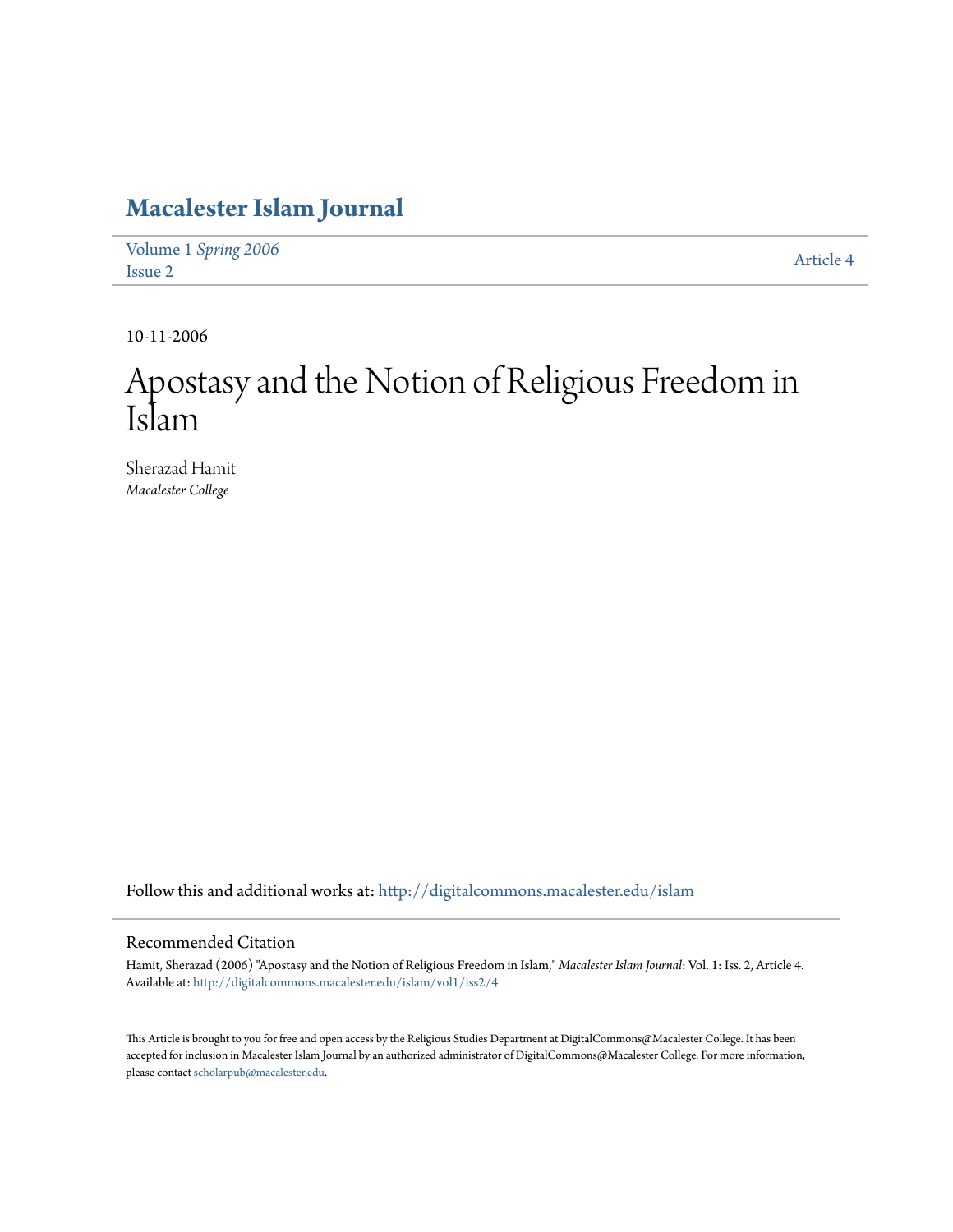Hamit: Apostasy and the Notion of Religious Freedom in Islam

*Macalester Islam Journal Fall 2006 page* 31

*Apostasy and the Notion of Religious Freedom in Islam* 

\_\_\_\_\_\_\_\_\_\_\_\_\_\_\_\_\_\_\_\_\_\_\_\_\_\_\_\_\_\_\_\_\_\_\_\_\_\_\_\_\_\_\_\_\_\_\_\_\_\_\_\_\_\_

Sherazad Hamit '07

This paper will argue that the Afghan Government's sentencing to death of native Abdul Rahman as an apostate goes against Qur'anic decrees on apostasy and is therefore un-Islamic, given the context of the apostate in question.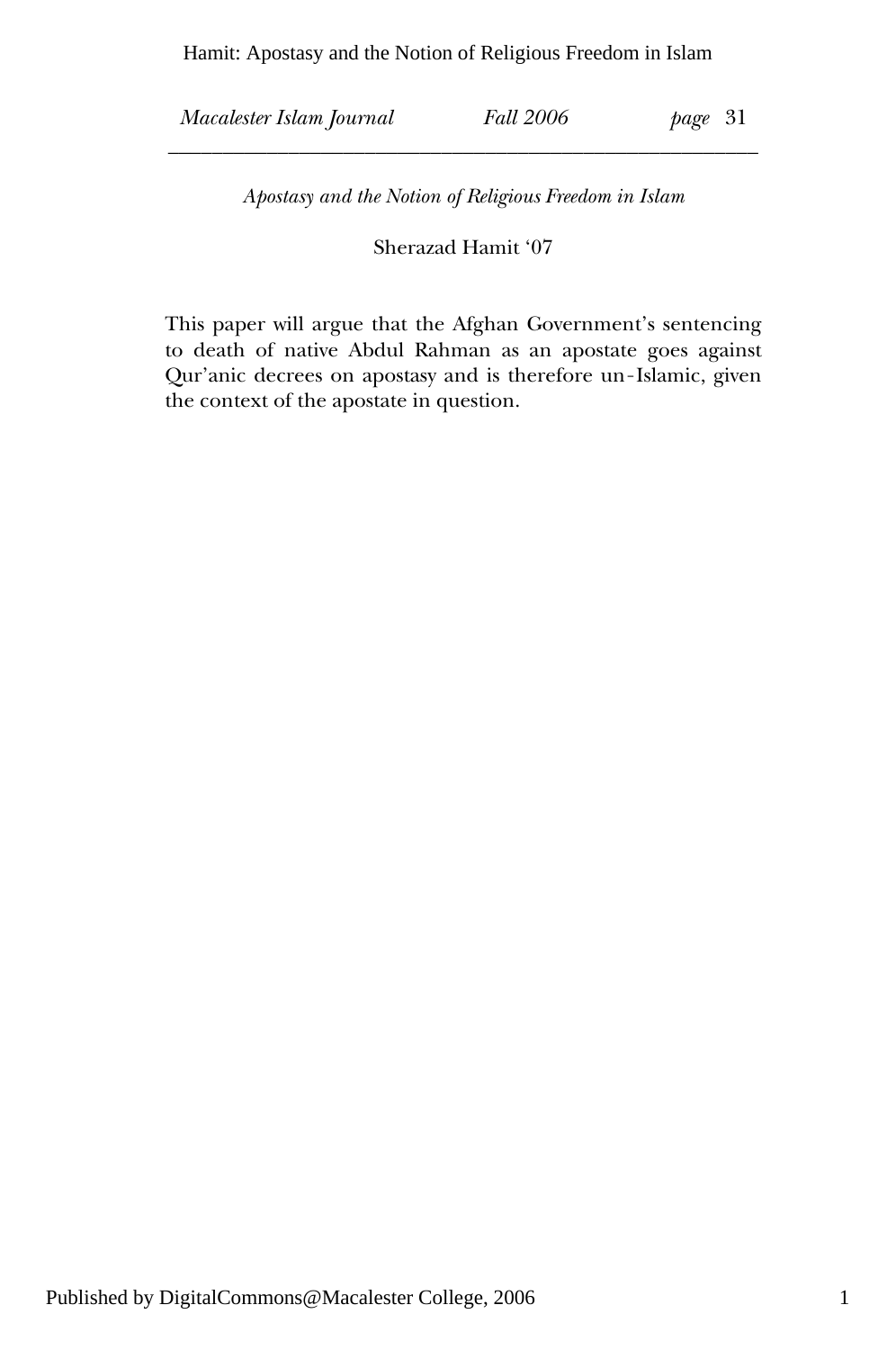*Macalester Islam Journal Fall 2006 page* 32

*Apostasy and the Notion of Religious Freedom in Islam* 

\_\_\_\_\_\_\_\_\_\_\_\_\_\_\_\_\_\_\_\_\_\_\_\_\_\_\_\_\_\_\_\_\_\_\_\_\_\_\_\_\_\_\_\_\_\_\_\_\_\_\_\_\_\_

Sherazad Hamit '07

The question of whether or not Islam allows for freedom of worship has once again resurfaced as a topic of contention, this time in relation to the Afghan government sentencing of native Abdul Rahman to death as an apostate because of his conversion to Christianity sixteen years ago. Afghanistan, a declared Islamic state, officially follows Shari'a law.<sup>16</sup> Its constitution theoretically affords freedom of religion to all Afghan citizens; some of whom, in addition to Muslims, are Jews, Hindus and Sikhs. Thus, in contradistinction to this freedom, the sentencing by the Afghan government has drawn severe criticism from the international community. This criticism is based on the legitimization of the sentencing as that in accordance with Islamic tradition. The Qur'an, the primary source of law, however, preaches 'no compulsion in religion', $17$  and does not sanction the killing of apostates. It is in this context that this paper will argue that the sentencing to death of apostates goes against Qur'anic decrees on apostasy, and is therefore un-Islamic, given the context of the apostate in question. I will do this in two parts: first examining what actions, contexts, and intentions constitute apostasy, and second by citing and then refuting the different arguments used by scholars to legitimize the killing of apostates.

 The concept of apostasy can be understood in three main ways; through Qur'anic decrees, through hadiths or Sunnah, and through historical context. The Qur'anic notion of apostasy is captured in three functional concepts: *kufr* (disbelief), *irtidad* (apostasy), and *fisq* (stubborn disobedience). According to Islamic legists the concept of belief assumes God to be infinitely merciful, generous, compassionate and beneficent, and dictates that human beings in turn should be grateful for what God bestows on them. Disbelief then is the failure to acknowledge God's benevolence, to reject it, or to renounce God himself.<sup>18</sup>

 $^{16}$  Shari'a law is derived from the Qur'an and the Sunnah.

<sup>17</sup> The Qur'an, 2:256

<sup>18</sup> Apostasy, p 119 Encyclopedia of the Qur'an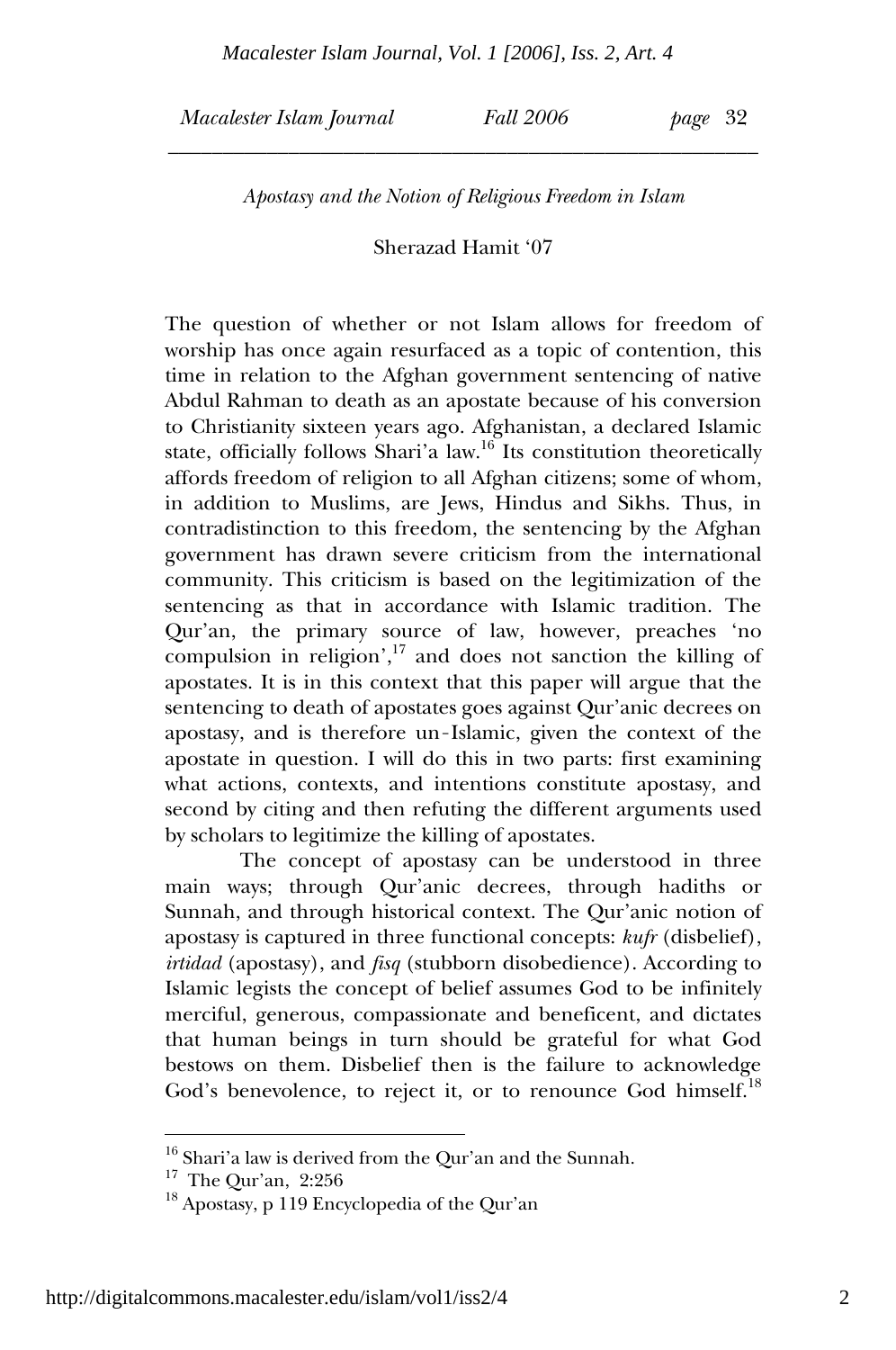\_\_\_\_\_\_\_\_\_\_\_\_\_\_\_\_\_\_\_\_\_\_\_\_\_\_\_\_\_\_\_\_\_\_\_\_\_\_\_\_\_\_\_\_\_\_\_\_\_\_\_\_\_\_

*Macalester Islam Journal Fall 2006 page* 33

The Qur'an distinguishes between disbelievers in two main ways: people who have never seen God's greatness (*kafara*), and people who acknowledge God but turn their back on God's greatness – apostates (*murtadd*). However, both are used interchangeably in the Qur'an. The Qur'an also differentiates between those who are apostates and those who stubbornly persist on turning away from God and disobeying his commands (*fasiqun*).19 These functional understandings of apostasy are therefore reflective of the Qur'an's comprehensiveness in addressing people of differing degrees of religious belief and disbelief. Similarly, the notion of apostasy can also be understood using hadiths, or aspects of the Sunnah; accounts or stories about the Prophet and His companions' application of Qur'anic decrees on disbelief and apostasy to daily life, and their dealings with believers and nonbelievers. Lastly, apostasy can be further understood in historical context, for example, of the Apostasy Wars which were fought shortly after the Prophet Muhammad's (pbuh) death. The Wars were a time of great uncertainty for Islam, and were a turning point in its history. As a result, those who fought against the Prophet's companions to deny the future of Islam and the Islamic state were deemed treasonous apostates worthy of execution. This sanctioning of violence against apostates was thus a specific strategy to help ensure the survival of Islam rather than one aimed at denying people the freedom of religion.

 Using these understandings of how apostasy has been defined in the Qur'an and in history, we will now examine the arguments used by scholars to legitimize the killing of apostates. The first argument scholars make is that the killing of apostates is a religious obligation or duty of Muslims in Muslim society, $2^0$  and is referenced as such in the Islamic legal tradition. However, it must be acknowledged that the Qur'an refer to apostates as those led astray by  $Satan<sub>1</sub><sup>21</sup>$  those who will not be forgiven or given guidance unless they repent,<sup>22</sup> and those who will be punished in this world and the hereafter by Allah.<sup>23</sup> The only concrete

<sup>19</sup> Apostasy, p 119 Encyclopedia of the Qur'an

 $20$  Peters and De Vries, p 16-17

<sup>21</sup> The Qur'an, 47:25

<sup>22</sup> The Qur'an, 4:137

<sup>23</sup> The Qur'an, 9:74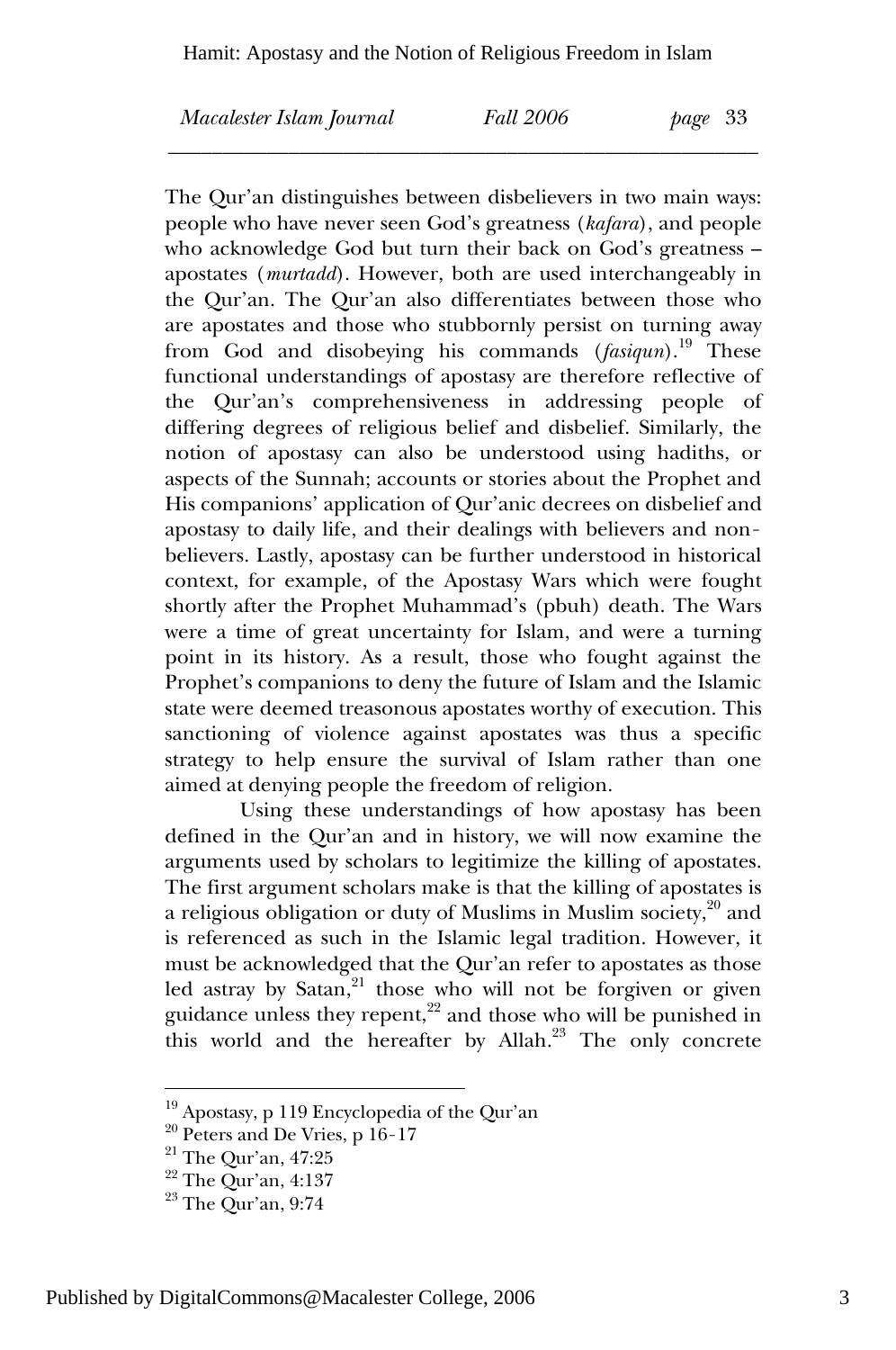\_\_\_\_\_\_\_\_\_\_\_\_\_\_\_\_\_\_\_\_\_\_\_\_\_\_\_\_\_\_\_\_\_\_\_\_\_\_\_\_\_\_\_\_\_\_\_\_\_\_\_\_\_\_

*Macalester Islam Journal Fall 2006 page* 34

punishment for apostasy that the Qur'an consistently sanctions is Hell Fire. Verses refer to apostates as the inhabitants of the Fire,  $24$ who await an agonizing torment,<sup>25</sup> will be forbidden paradise.<sup>26</sup> In sharp contrast to the Qur'an, Bukhari reports a hadith stating that "Whoever changed his Islamic religion, then kill  $\lim_{n \to \infty} 27^n$ " There are other hadiths that sanction the killing of apostates as one of three cases in which the blood of a Muslim can be shed,<sup>28</sup> and some that refer to the killing of converts to other religions as a judgment that Allah and His Apostle ordered.<sup>29</sup> Fewer hadiths sanction the punishment of Hell-Fire for apostates – the punishment consistently accorded to them in the Qur'an. However, it is understood by scholars that Qur'anic decrees override any other source of legal tradition. Thus, it is possible to refute the viability of these particular hadiths that sanction the killing of apostates as a religious obligation or duty of Muslims because they are in contradiction to the Qur'an, and therefore cannot legitimately be part of Islamic legal tradition.

 Scholars also make the argument that apostasy is a treasonous crime against the Islamic state. Though this was indeed the case during the time of the Apostasy Wars, it is necessary to question if apostasy can be equated with political treason today. To do so, we must clarify whether Islamic states exist today. According to traditional definitions of an Islamic state, most current states fall short. For example, Islamic states are required to adopt the Shari' $a^{30}$  as part of a complete, holistic civil legal system. However, most states are selective, and in many cases, discriminatory about which laws they adopt, and who they apply to. Also, Islamic states are required to have Muslim leadership responsible for policy and administration of the state instead of monarchies, or so-called representative governments. It is evident that because they do not subscribe entirely to Islamic ideology and the holistic system, "Islamic" states fall short of

 $24$  The Qur'an, 2:217

<sup>25</sup> The Qur'an, 3:176-7

<sup>26</sup> The Qur'an, 5:72, 3:85

<sup>27</sup> Hadith- Sahih al Bukhari, Volume 9, Book 84, No. 57

 $^\mathrm{28}$  Hadith,<br/>- Sahih al Bukhari, Volume 9, Book 83, No. 17

 $^{29}$  Hadith – Sahih al Bukhari, Volume 9, Book 84, Nos. 58 & 632

 $30$  Shahid, p 1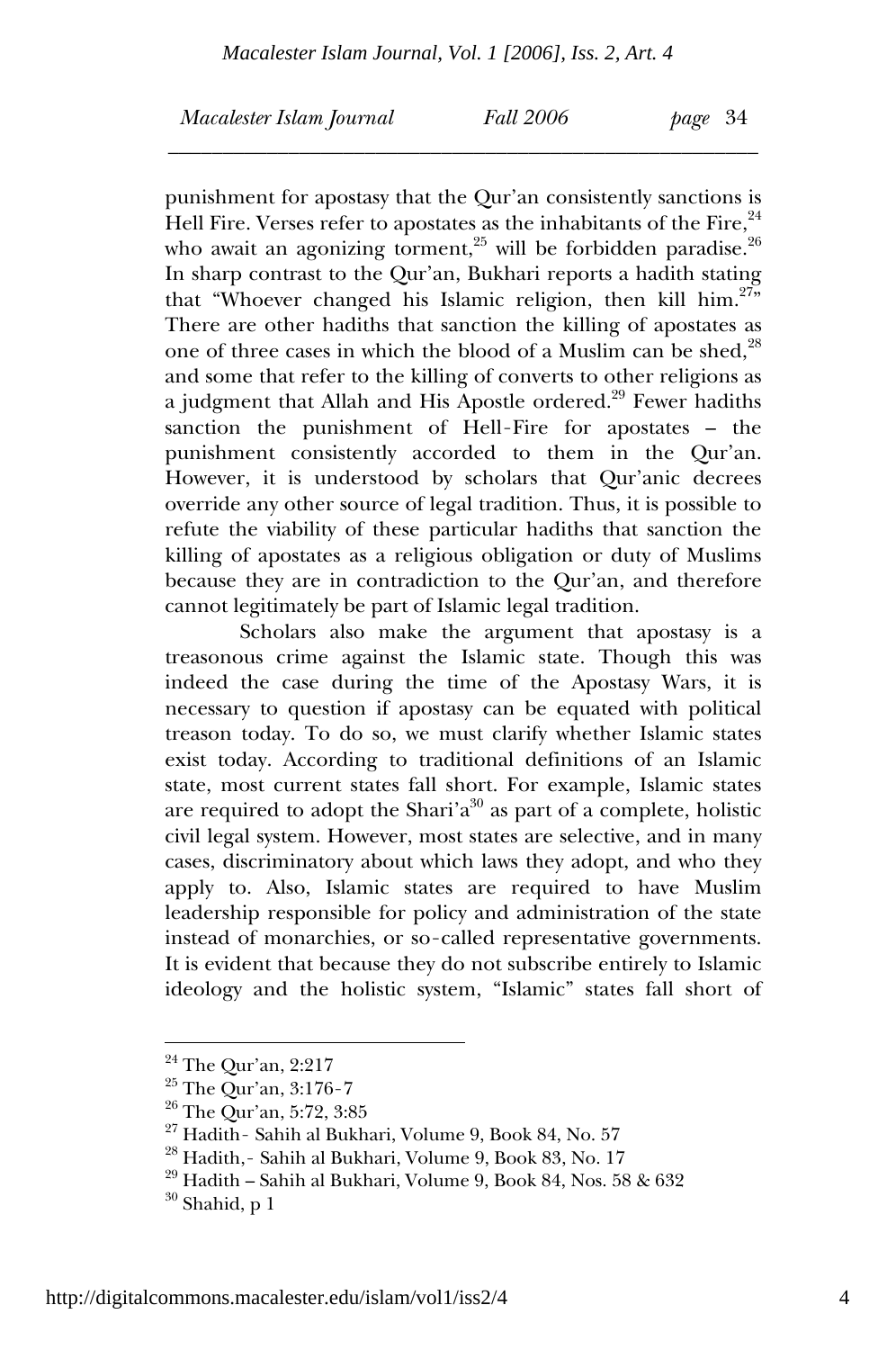| Macalester Islam Journal | Fall 2006 | -35<br>page |
|--------------------------|-----------|-------------|
|                          |           |             |

being protectors of Islam. However, even if we were to accept that an Islamic state exists today, we would need to examine whether apostates were in fact threatening the survival of the state and its governance structures, or whether they were simply embracing another faith. It was the case that during the Apostasy Wars people claimed to be Prophets, threatened the leadership of the Prophet's Companions, and raised armies against them and Islam in order to deny its future. Violence against the apostates was at that time, sanctioned on the understanding that the apostates were enemies of the Islamic state and therefore needed to be killed. However, it is crucial to understand that though the use of violence may have been legitimized during the Apostasy Wars, it still remains an exception to the rule, and cannot be viewed as a legitimate course of action in all circumstances or as the religious duty of Muslims, even if the apostate threatens the Islamic state. This is acknowledged in the Qur'an about apostates in Surat al-Baqarah:<sup>31</sup>

 *"When it is said to them, 'Believe, as others believe,' they say, 'Should we believe as the fools do?' but they are the fools, though they do not know it. When they meet the believers, they say, 'We believe,' but when they are alone with their evil ones, they say, 'We're really with you; we were only mocking.*'"

 The people in this verse persistently switch loyalties between the believers and the non-believers. Though they do not claim to be prophets, or raise armies against the Muslims, and are not converts, they are implied and regarded as being apostates because they shamelessly mock Islam and make a farce of being loyal to the Muslims and the Islamic state, while actually being traitors. The Qur'an goes on to state: "If you cannot do this [i.e., believe] – and you never will – then beware of the Fire prepared for the disbelievers, whose fuel is men and stones."33 Despite the fact that the people were traitors, and severely deceived the Muslims, they are prescribed no earthly punishment, but are guaranteed Hell Fire.

 $31$  The Qur'an, 2:13-14

<sup>33</sup> The Qur'an, 4:137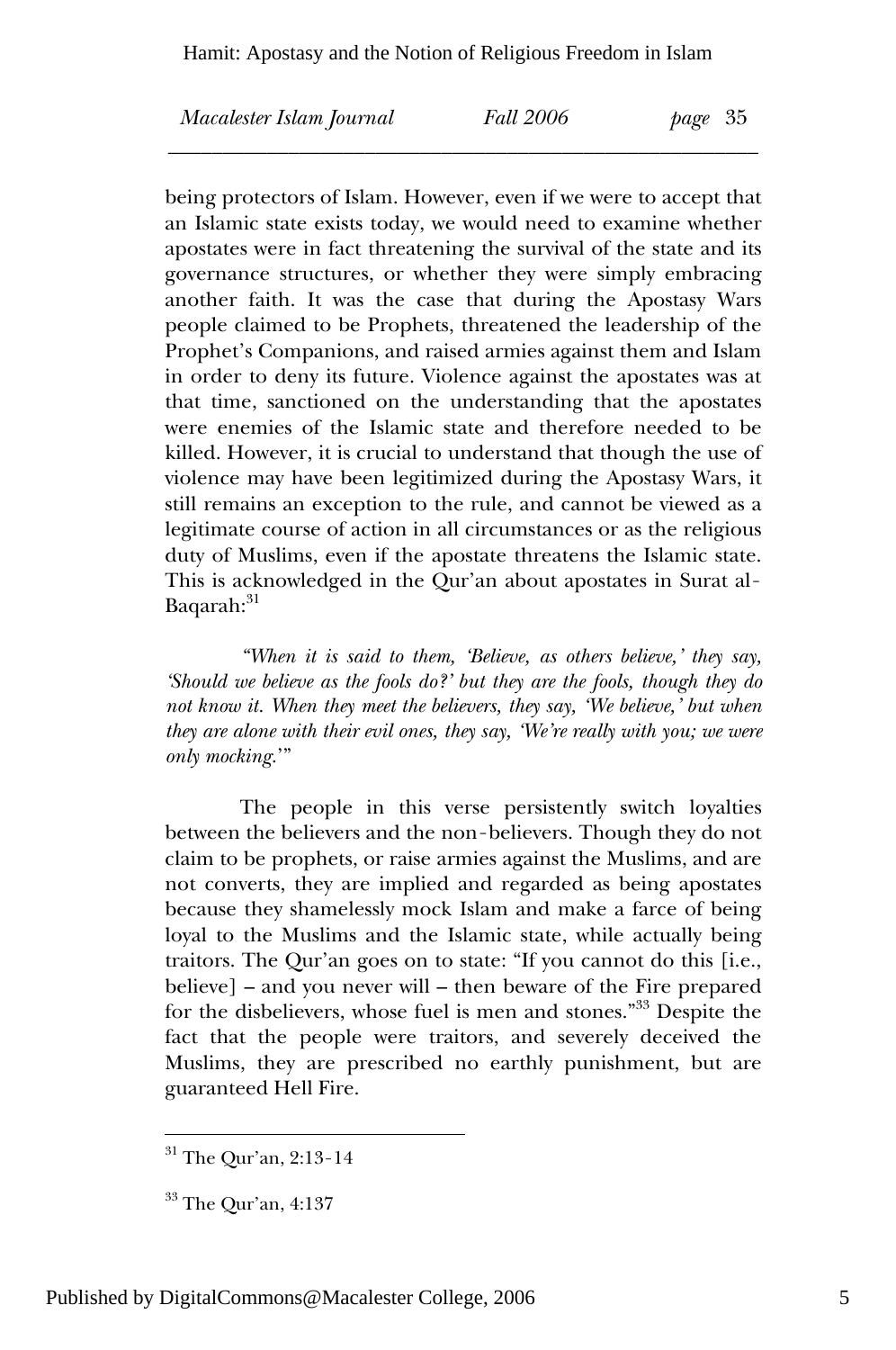\_\_\_\_\_\_\_\_\_\_\_\_\_\_\_\_\_\_\_\_\_\_\_\_\_\_\_\_\_\_\_\_\_\_\_\_\_\_\_\_\_\_\_\_\_\_\_\_\_\_\_\_\_\_

*Macalester Islam Journal Fall 2006 page* 36

 After examining and refuting the two main arguments scholars use to justify violence against apostates, it is now necessary to turn our attention back to the case of the aforementioned 'apostate,' Abdul Rahman, as there are several flaws in how the Afghan government legitimized his death sentence. Firstly, though Abdul Rahman has been labeled an apostate because he turned away from Islam after having previously embraced it. Even when others attempt to convert Muslims, it is detailed in the Qur'an, they are worthy of forgiveness by the ummah (the Muslim Community). $34$  The Qur'an further advises the ummah that apostates be repeatedly reminded of the goodness and generosity of Allah<sup>35</sup> and be encouraged to repent<sup>36</sup> and return to the faith,<sup>37</sup> though not in fear of death<sup>38</sup>. The Qur'an does not state that the killing of apostates is the religious duty of all Muslims. Secondly, though Abdul Rahman converted to Christianity, this cannot be sufficient reason for sentencing him to death or exiling him from the state, because the Afghan government allows Christians, and people of other faiths to live peacefully and enjoy the privileges of freedom of worship within their borders. Thirdly, Abdul Rahman never intended to undermine the Islamic Afghan state or committing a treasonous act against it through his conversion to Christianity. He converted to Christianity, merely because he wanted to embrace the faith after coming into contact with it while working in aid camps in Pakistan, a predominantly Muslim country. Thus, it is possible to conclude with confidence that the Afghani government has been unjust in their exiling Abdul Rahman from his country and his family, and that the death-sentence they granted him for being an apostate, is in fact un-Islamic and is not in accordance with the Islamic legal tradition's views regarding freedom of religion. It is possible to argue that because the Afghan state did exile him and remove him from his supportive family and his predominantly Muslim environment, it has furthered his estrangement from his faith. Furthermore, this also

<sup>34</sup> The Qur'an, 2:109

<sup>35</sup> The Qur'an, 24:55

 $36$  Peters and De Vries, p 15

<sup>&</sup>lt;sup>37</sup> Peters and De Vries, p 16

<sup>38</sup> Peters and De Vries, p 16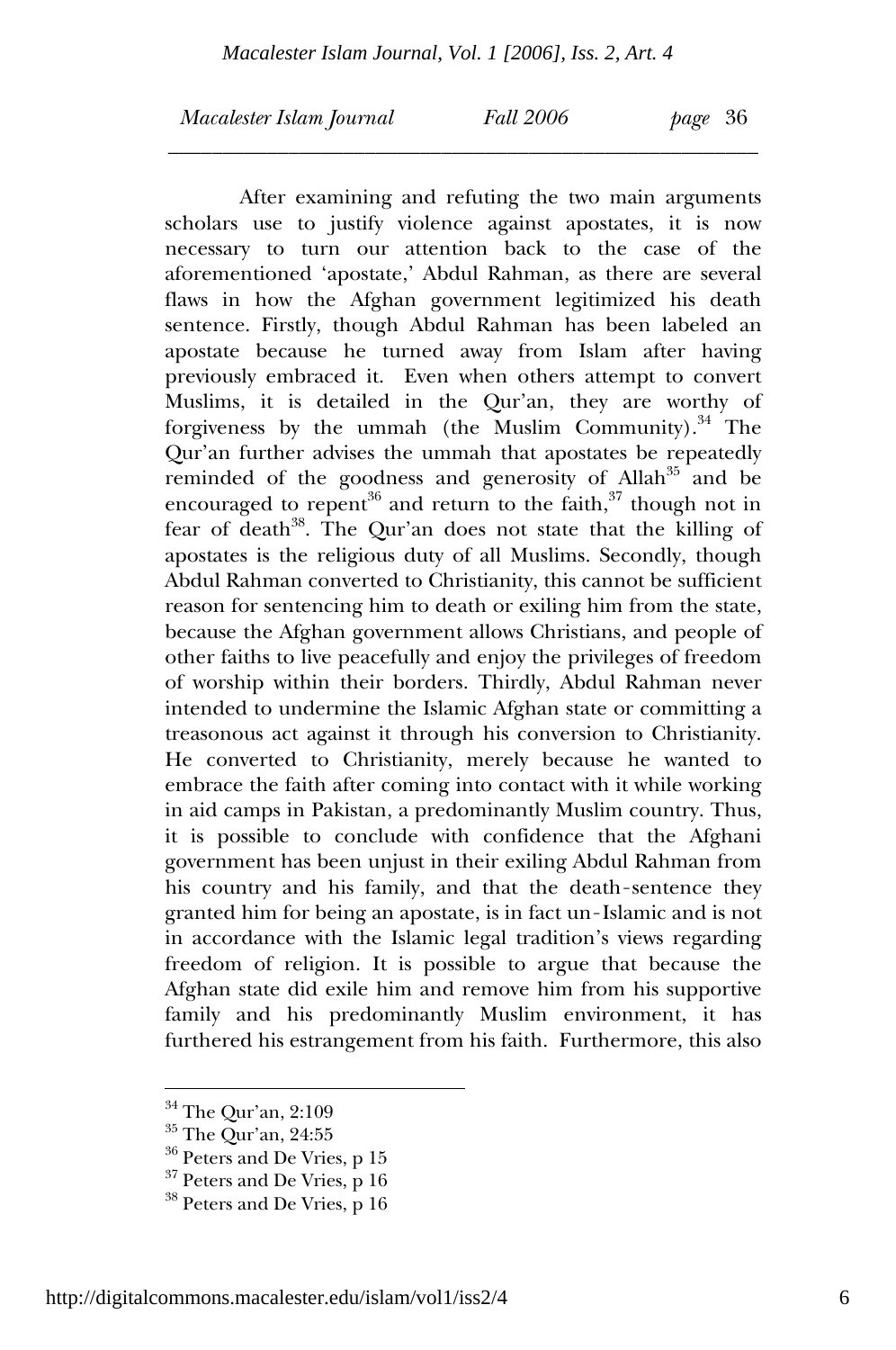Hamit: Apostasy and the Notion of Religious Freedom in Islam

| Macalester Islam Journal | <b>Fall 2006</b> | page 37 |
|--------------------------|------------------|---------|
|                          |                  |         |

has severely tarnished the image of Islam as and depicted it as an unjust religion in the eyes of many Afghanis as well as the international community.